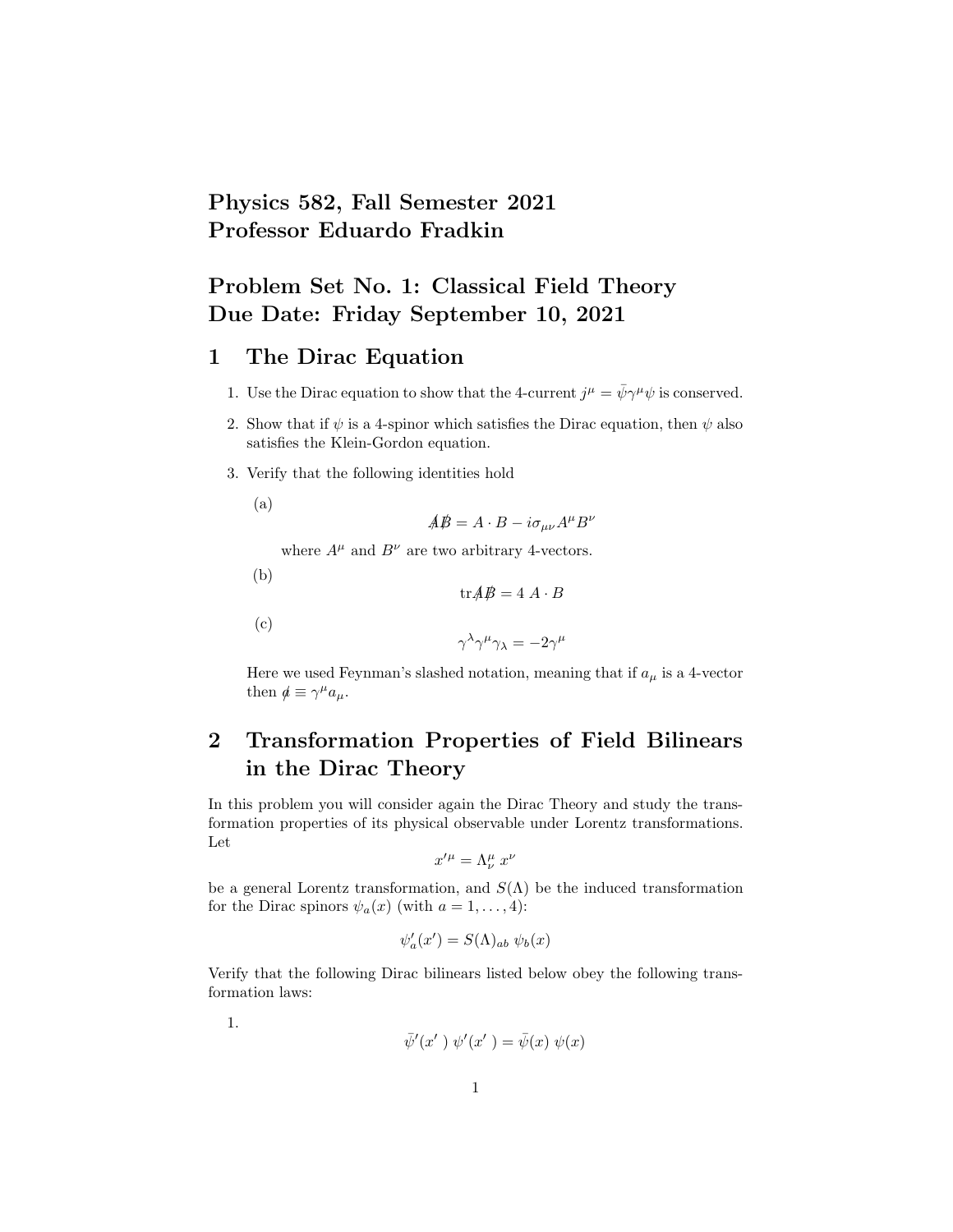$$
\bar\psi'(x')\;\gamma_5\; \psi'(x')=\det \Lambda\bar\psi(x)\;\gamma_5\; \psi(x)
$$

$$
\bar{\psi}'(x')\; \gamma^{\mu} \; \psi'(x') = \Lambda^{\mu}_{\nu} \; \bar{\psi}(x) \; \gamma^{\nu} \; \psi(x)
$$

4.

3.

2.

$$
\bar{\psi}'(x')\;\gamma_5\gamma^{\mu}\;\psi'(x')=\det\Lambda\;\Lambda^{\mu}_{\nu}\;\bar{\psi}(x)\;\gamma_5\gamma^{\nu}\;\psi(x)
$$

5.

$$
\bar{\psi}'(x') \sigma^{\mu\nu} \psi'(x') = \Lambda^{\mu}_{\alpha} \Lambda^{\nu}_{\beta} \bar{\psi}(x) \sigma^{\alpha\beta} \psi(x)
$$

where  $\Lambda^{\mu}_{\nu}$  is a Lorentz transformation and  $\det\Lambda$  is its determinant.

### 3 Chiral Symmetry

We will consider the Dirac equation

$$
(i\partial\!\!\!/-m)\,\psi=0
$$

but, this time, in the *chiral* representation for the Dirac  $\gamma$ -matrices, i.e.

$$
\gamma^0 = -\sigma^1 \otimes I = \begin{pmatrix} 0 & -I \\ -I & 0 \end{pmatrix}
$$

$$
\gamma = i\sigma^2 \otimes \sigma = \begin{pmatrix} 0 & \sigma \\ -\sigma & 0 \end{pmatrix}
$$

$$
\gamma_5 = \gamma^5 = \begin{pmatrix} I & 0 \\ 0 & -I \end{pmatrix}
$$

$$
\sigma^{0i} = i \begin{pmatrix} \sigma^i & 0 \\ 0 & -\sigma^i \end{pmatrix}
$$

$$
\sigma^{ij} = \epsilon^{ijk} \begin{pmatrix} \sigma^k & 0 \\ 0 & \sigma^k \end{pmatrix}
$$

where  $\sigma^i$  are the three Pauli matrices and I is the  $2 \times 2$  identity matrix. Recall the definition of the matrix  $\gamma_5 = i \gamma^0 \gamma^1 \gamma^2 \gamma^3$ . Here a symbol in boldface is a 3-vector, i.e.  $a = (a_1, a_2, a_3)$ .

1. Using the Dirac matrices in the Chiral representation, write down the Dirac equation in terms of the 2-spinors  $\phi$  and  $\chi$ , where

$$
\psi = \left(\begin{array}{c} \phi \\ \chi \end{array}\right)
$$

2. Show that if the excitations have zero mass (i.e.  $m = 0$ ) the Dirac equation, written in the chiral basis, decouples into two  $2 \times 2$  equations. Find the plane wave solutions of these equations and calculate their dispersion law (i.e. energy-momentum relation). Assign a chirality  $\gamma_5$  quantum number to each solution.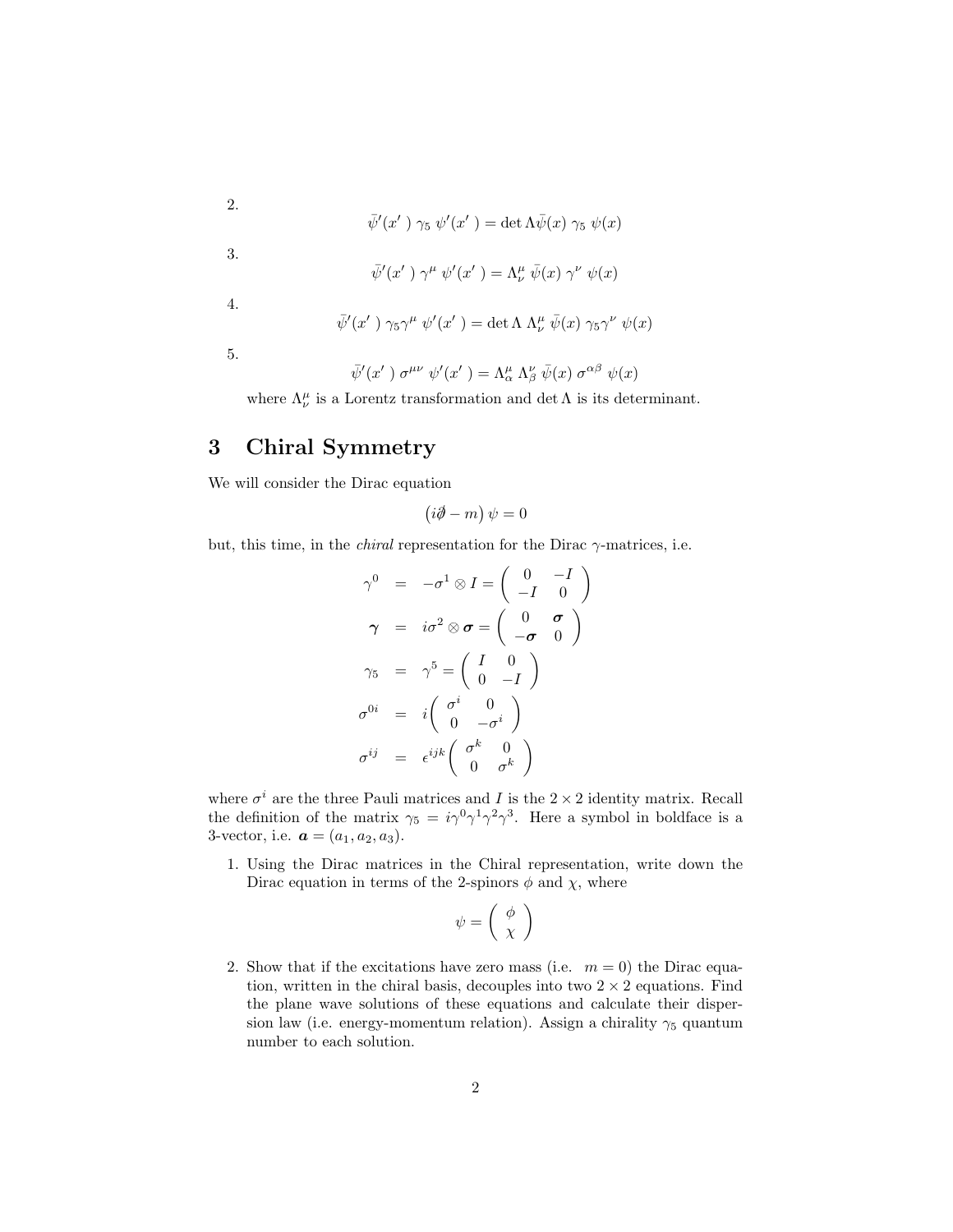3. Consider now the chiral transformation (CT)

$$
\psi'=e^{i\gamma_5\theta}\;\psi
$$

- (a) Find how do the 2-spinors  $\phi$  and  $\chi$  transform under a CT.
- (b) Find how does  $\bar{\psi}$  transform under a CT.
- (c) Find the transformation laws under a CT of the bilinears  $\bar{\psi}\psi$  and  $\bar{\psi}\gamma^{\mu}\psi.$
- (d) Is the Dirac equation covariant under a CT if  $m \neq 0$ ? Find the form of the Dirac equation, in terms of 4-spinors  $\psi$ , after a CT with angle  $\theta$  has been carried out. What new terms do you find?

## 4 The Landau Theory of Phase Transitions as a Classical Field Theory

In the Landau-Ginzburg approach to the theory of phase transitions, the thermodynamic properties of a one-component classical ferromagnet in thermal equilibrium are described by a free energy functional of an order-parameter field  $\phi(\mathbf{x})$  ( the local magnetization). This functional contains, in addition to gradient terms, contributions proportional to various powers of the local order parameter. Under some circumstances the coefficient  $\lambda$  of the  $\phi^4$  term of the energy functional may become negative. This is what happens if the local magnetic moments have spin-1 rather the spin- $\frac{1}{2}$ . In this case, we have to include, in the energy functional, a term with a higher power of  $\phi$ , such as  $\phi^6$ , in order to insure the thermodynamic stability of the system.

The (free) energy density  $\mathcal E$  for this system has the form

$$
\mathcal{E} = \frac{1}{2} \left( \nabla \phi(\boldsymbol{x}) \right)^2 + U(\phi(\boldsymbol{x}))
$$

where the potential  $U(\phi(\boldsymbol{x}))$  is

$$
U(\phi(\pmb{x})) = \frac{m_0^2}{2}\phi^2(\pmb{x}) + \frac{\lambda_4}{4!}\phi^4(\pmb{x}) + \frac{\lambda_6}{6!}\phi^6(\pmb{x}).
$$

with  $m_0^2 = a(T - T_0)$  and  $\lambda_4 < 0, \lambda_6 > 0$ .

- 1. Use a variational principle to derive the saddle-point equations (i.e. the Landau-Ginzburg equations) for this system.
- 2. Plot the potential  $U(\phi)$  for a constant field  $\overline{\phi}$  for  $\lambda_4 < 0$  ( and fixed) at several temperatures. Show that, as the temperature  $T$  is lowered, there exists a temperature  $T^* > T_0$  at which the state with lowest energy has  $\langle \phi \rangle \neq 0$  (for fixed  $\lambda_4 < 0$  and  $\lambda_6 > 0$ ). Plot the qualitative behavior of  $\langle \phi \rangle$  as a function of T. Is this a continuous function? Is this a first order or a second order transition? Find the value of the energy of the system in the ordered state.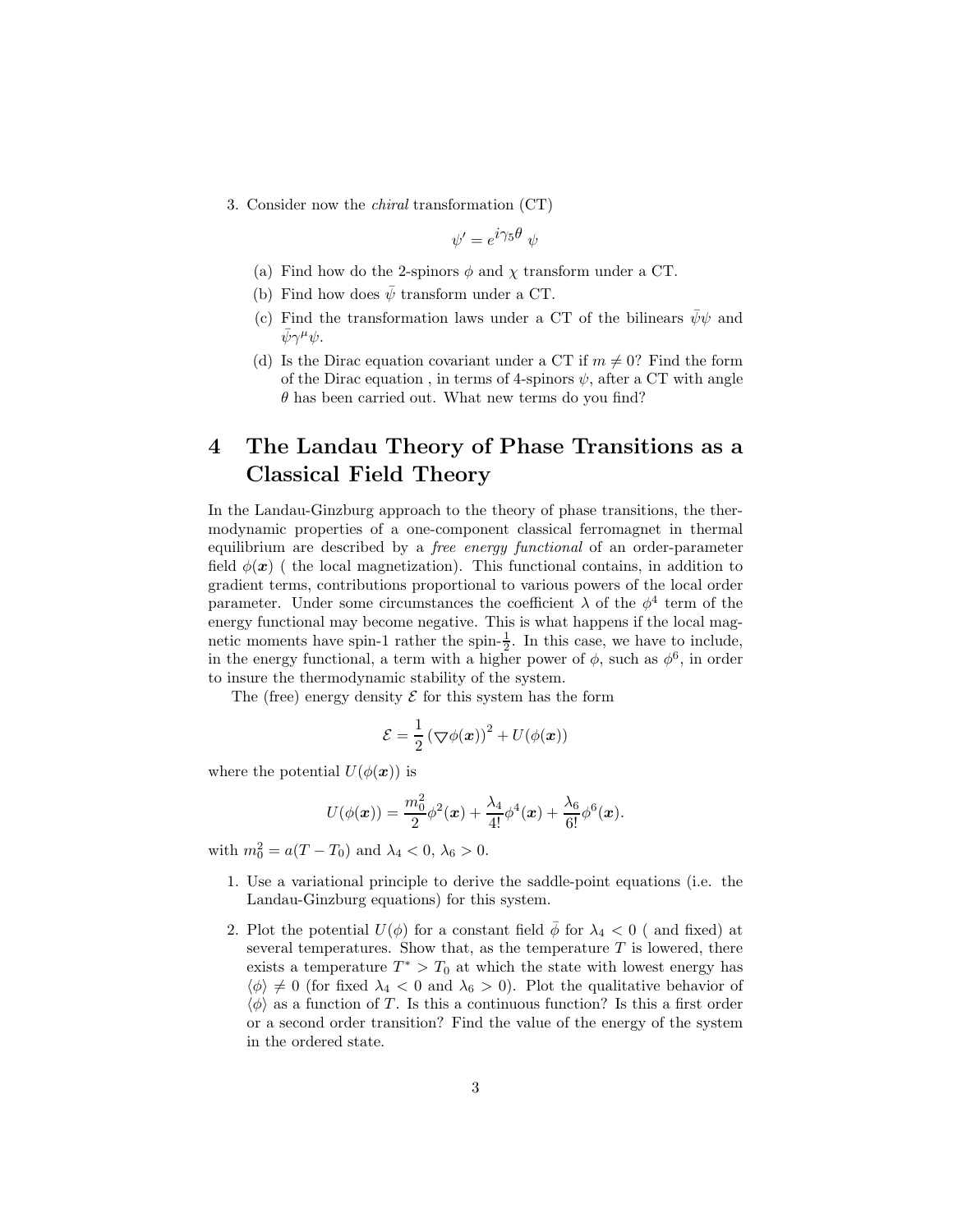- 3. Consider now the case  $\lambda_4 > 0$  and show that the transition now takes place at  $T_0$ . Plot the qualitative behavior of  $\langle \phi \rangle$  as a function of T for this case. Is this a continuous function? Is this a first order or a second order transition?
- 4. Collect your results of the previous sections in the form of a plot of  $\lambda_4$  as a function of  $T - T_0$ . Indicate on the graph in which areas is the system ordered and in which ones it is disordered. Indicate where is the transition first order and where it is second order. Find an analytic expression for the phase boundary, the curve that separates the ordered and disordered states.

#### 5 Scalar Electrodynamics

The dynamics of a *charged* ( complex) scalar field  $\phi(x)$  coupled to the electromagnetic field  $A_{\mu}(x)$  is governed by the Lagrangian density  $\mathcal{L}$ 

$$
\mathcal{L} = (D_{\mu}\phi(x))^{*} (D^{\mu}\phi(x)) - m_{0}^{2}|\phi(x)|^{2} - \frac{\lambda}{2} (|\phi(x)|^{2})^{2} - \frac{1}{4}F^{\mu\nu}F_{\mu\nu}
$$

where  $D_{\mu}$  is the *covariant derivative* 

$$
D_{\mu} \equiv \partial_{\mu} + ieA_{\mu}
$$

e is the electric charge and <sup>∗</sup> denotes complex conjugation.

1. Show that this Lagrangian density is invariant under the local gauge transformations

$$
\phi'(x) = \phi(x) e^{-ie\Lambda(x)}
$$

$$
\phi'^*(x) = \phi^*(x) e^{+ie\Lambda(x)}
$$

$$
A'_{\mu}(x) = A_{\mu}(x) + \partial_{\mu}\Lambda(x)
$$

- 2. Derive the classical equations of motion in a manifestly relativistically covariant form.
- 3. Find the Hamiltonian density for this system.
- 4. Write the complex field  $\phi(x)$  in its polar components

$$
\phi(x) = \rho(x) e^{i\theta(x)}
$$

and find the equations of motion obeyed by the real fields  $\rho$  and  $\theta$ . Write these equations of motion in the gauge  $\theta = 0$ , known as the London or Unitary gauge. Find the Lagrangian for the field  $\rho$ .